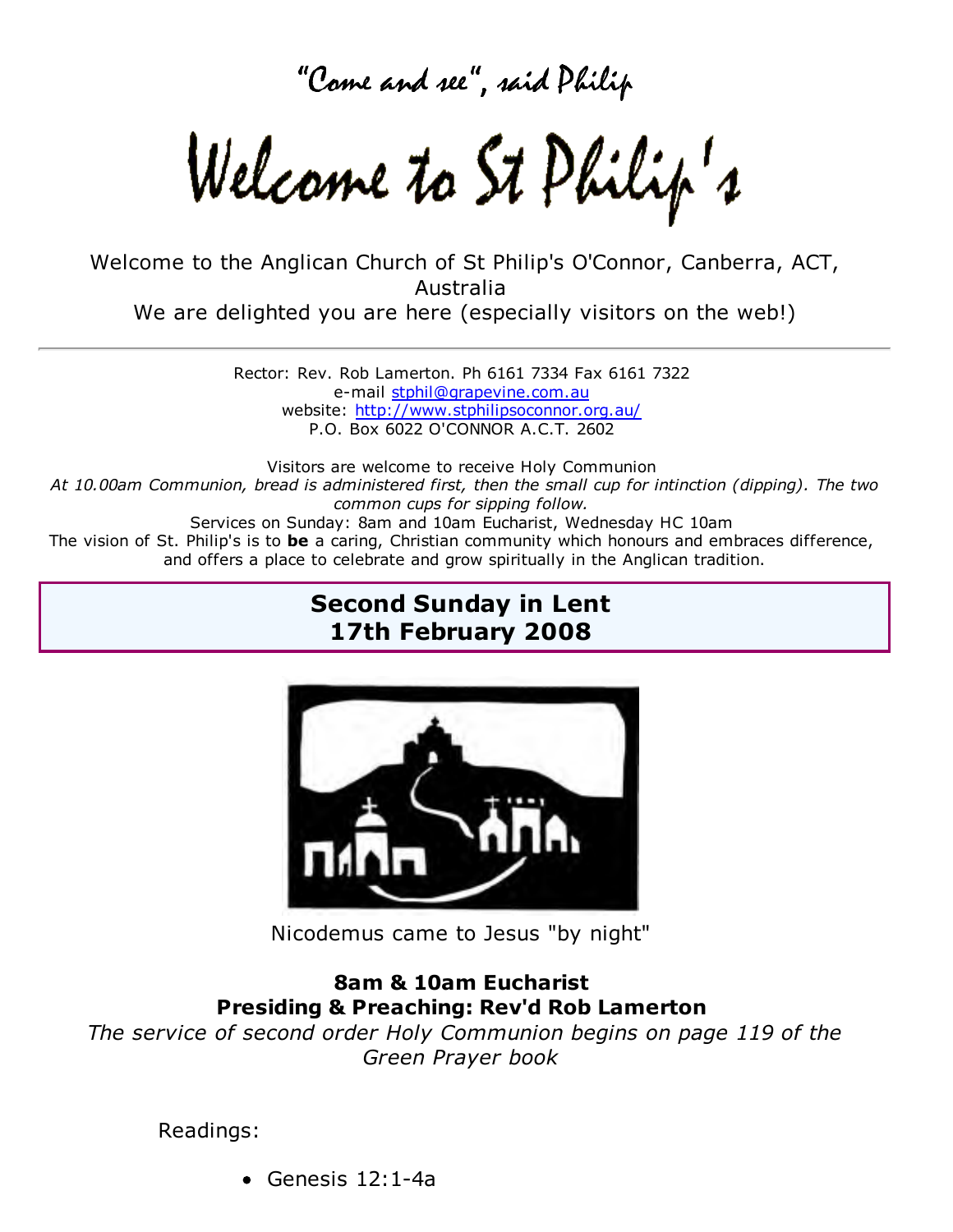- $\bullet$  Psalm 121
- $\bullet$  Romans 4:1-17
- $\bullet$  Matthew 17:1-9

**10am Hymns:** Together in Song 418, 241, 628, 203

*Food for food parcels may be placed in the basket! With thanks!*

Greetings to all!

This week's apology to the stolen generations was the right and decent thing to do! We could no longer hide from the fact that removal of indigenous children from their families is documented in our history. I cannot imagine to level of grief experienced by so many because children were deemed to be "better off" being raised with families and in cultures not their own! The very sad and tragic result of the dislocation of families carries on through generations. Yes there were bound to be claims and they will need to be dealt with but we could no longer ignore this step in the ongoing journey of reconciling and healing our nation. I for one am pleased and proud that our Prime Minister had the courage to take this step!

Sandra and I will be away next weekend as we travel to Perth for the marriage of my nephew Joel Lamerton to Catherine Ronchi. The rest of the family will be home to mind the house and the Rev'd Doug Bannerman will preside and preach at both services on Sunday 24th.

The visit of Nicodemus to Jesus in today's gospel begins a discussion which opens up what it means to be born "from above" meaning open and receptive to the Spirit of God. This appears to me to be a debate between one who lives by the law and the call of Jesus to be able to live in the freedom of the Spirit as a disciple. Paul in the letter to the Romans reminds us of Abraham who journeyed by faith before the law was established. As well as rising above temptation (last week's story) we are encouraged to undertake our life journey in faith and in the grace and freedom of God's Spirit.

We will hear from our two home groups today about the ways they meet and work to encourage each other on the journey of faith.

Rob Lamerton.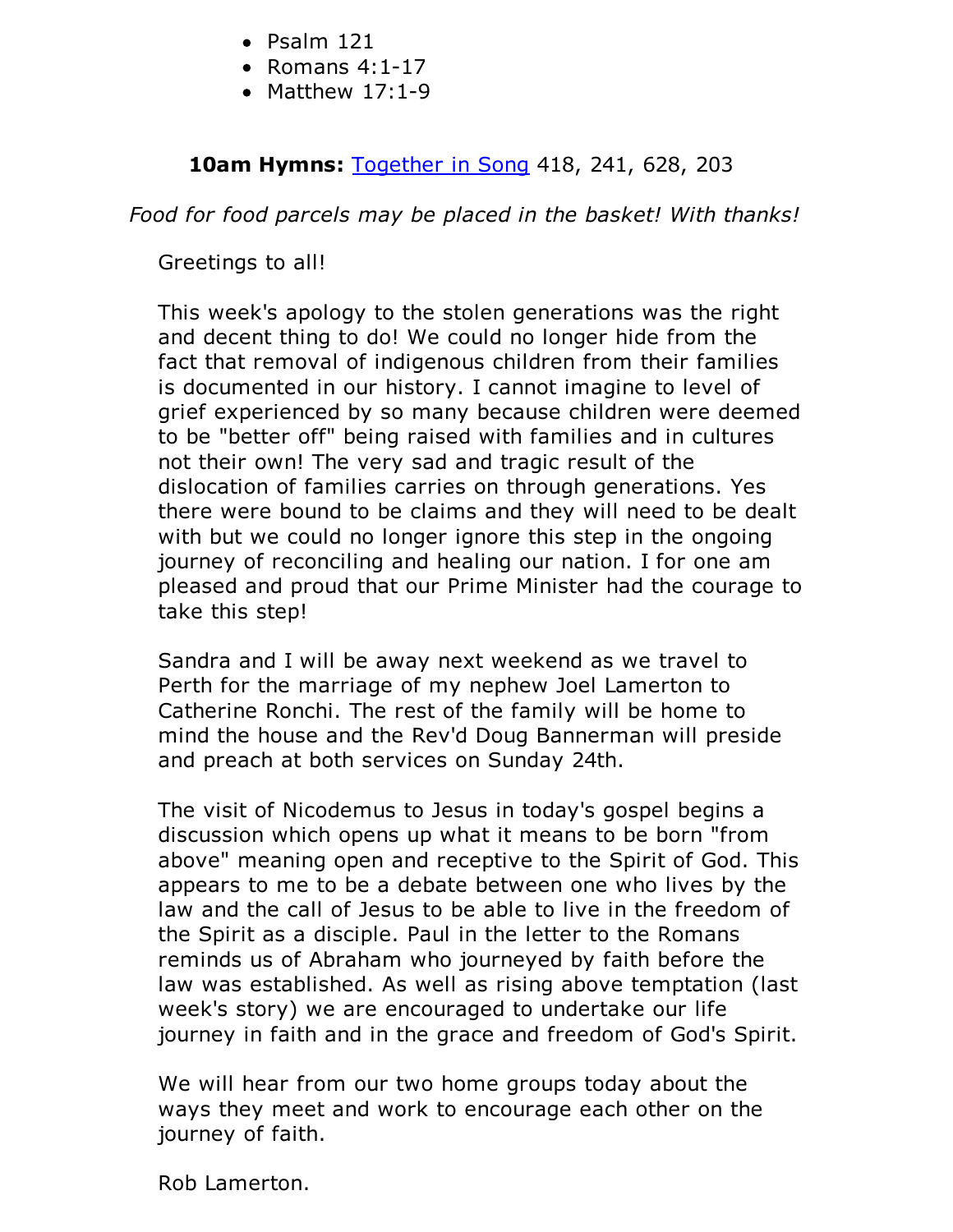### **TODAY'S SERVICES:**

**Flowers:** none during Lent **8am:**

Lay Minister: Stephen Billett Sidespersons: Tim Woodburn Reader: Volunteer

#### **10am:**

 Lay Minister: Brian McKinlay Organist/pianist: Colin Forbes Sidespersons: Grace Barnes & Peter Andersson Readers: 1st Ashton Robinson, 2nd Sarah Gowty Morning Tea: James Kim & Roger Sharp

#### **Weekly Offering/Income needed to operate our Parish**

**\$1690** (excludes rental income.) Offerings received 10 February  $$1118.20 + EFT $508 =$ \$1626.20 Garage Sale \$640.00 Lent Study books \$18

# **NOTICES**

Important! Visit of newly installed Anglican bishop in Jerusalem, Suheil Dawani 7.30pm Tuesday 19th Feb at Australian Centre of Christianity and Culture, Blackall Street Barton. A flyer to download to help publicise the event is on our web site: http://www.stphilipsoconnor.org.au/#Jerusalem Bp\_Jerusalem\_Flyer\_sml.pdf 267KBs

**St Philip's Annual General Meeting** Sunday 9th March Please get your reports in by Sunday 24th Feb for printing.

KEEPING CHILDREN SAFE — AWARENESS PROGRAM This continues to be an important need within the church! Three options are available in the next few weeks. Yass on 23rd Feb; Charnwood over two nights on 26th Feb and 4th March and Holt on 29th March. These workshops are very helpful for everybody but absolutely necessary for those who wish to be involved in any children's ministry.

Liturgy Team meeting — Wednesday 20 February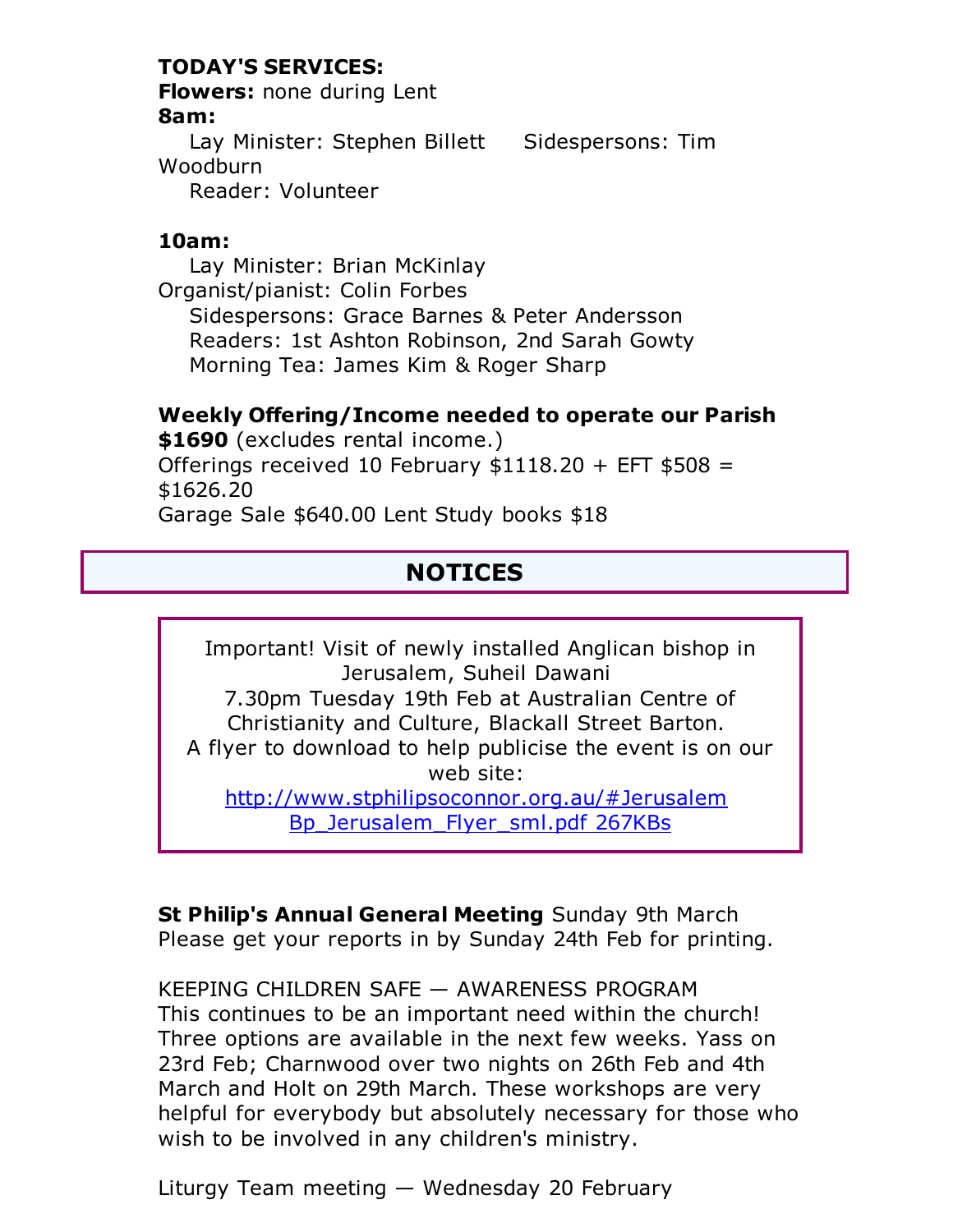## **A Thanksgiving for Australia**

God of holy dreaming, Great Creator Spirit from the dawn of creation you have given your children the good things of Mother Earth. You 'spoke' and the gum tree grew. In the vast desert and dense forest and in cities at the water's edge, creation sings your praise. Your presence endures as the rock at the heart of our Land. When Jesus hung on the tree you heard the cries of all your people and became one with your wounded ones: the convicts, the hunted and the dispossessed. The sunrise of your Son coloured the earth anew and bathed it in glorious hope. In Jesus we have been reconciled to you, to each other and to your whole creation. Lead us on Great Spirit as we gather from the four corners of the earth; enable us to walk together in trust from the hurt and the shame of the past into the full day which has dawned in Jesus Christ. Amen.

### WE PRAY FOR:

**The World:** The people of Kenya (especially Washington and Catherine Oloo and family). The people and government of East Timor

**Australia**: We give thanks for the apology to the "stolen generations" and pray for its spirit to flow on in practical ways.

**Canberra Community**: The National Multicultural Festival. For wisdom in the restructuring of the National Capital Authority.

**The Church:** Bishop Allan Ewing administering the Diocese at this time. Diocese of North Queensland: Bishop Bill Ray, Assistant Bishops James Leftwich, Saibo Mabo, Clergy and People. Queanbeyan: Ian Palmer (Elizabeth), James Wood (Jo), Gayl Mills (Greg), Mary Thorn, Ann Burt (Dennis). Community of Celebration and Mary's Place: Michael Cockayne. "Bargain Hunter" shop: Kaye Pritchard and Hazel Wheatley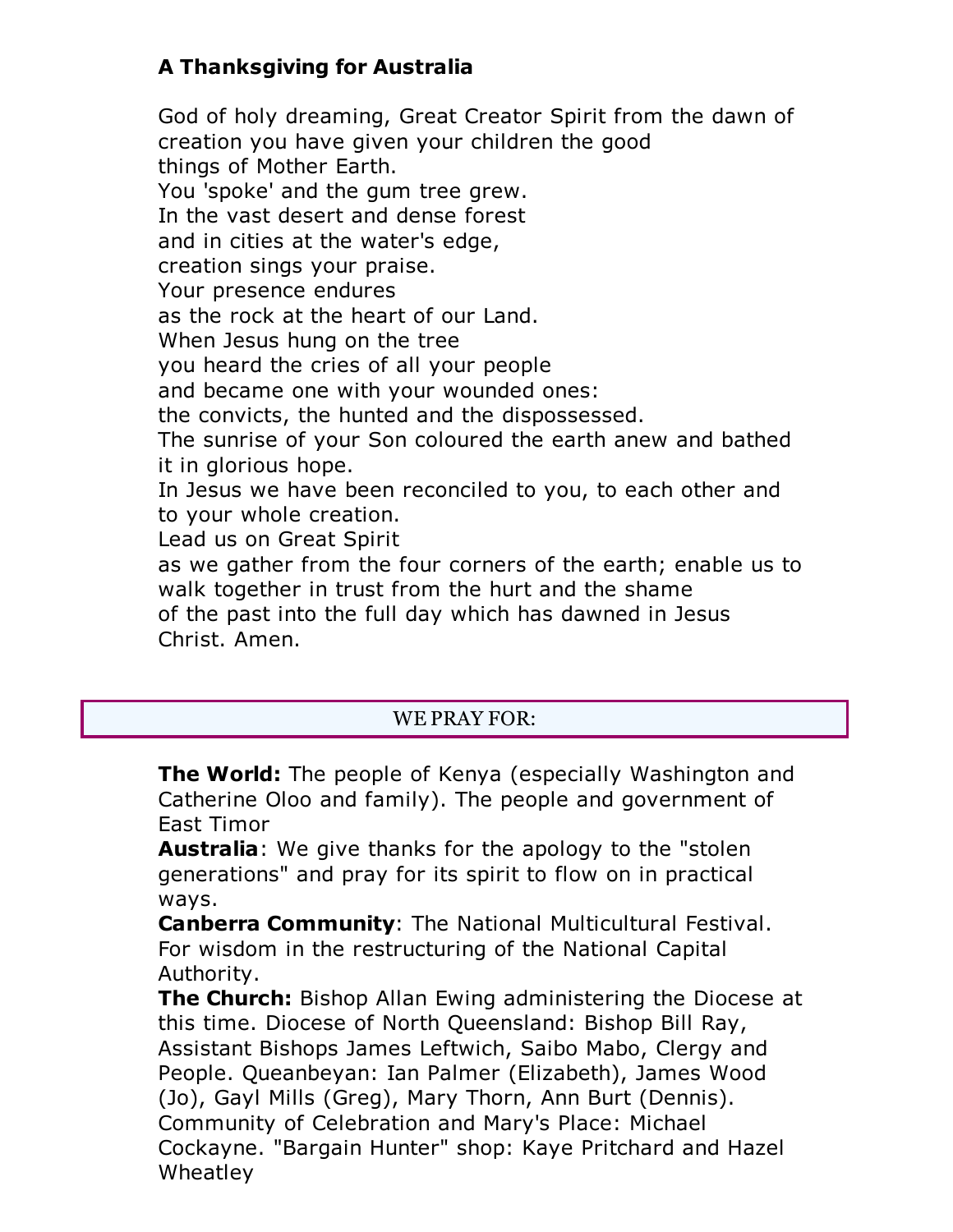Pray for: Work amongst needy, unemployed and homeless people of all ages.

**Those in need:** Christine Smith, Lynn Edwards, Janet and family, Wendy Woodbridge, Michael, Sandra Patch, Frank Faulkner, Bp. Owen Dowling, Megan Brocklehurst, Claude Woodbridge, Stewart Barrett, Toni O'Brien, Michael Cockayne, Jill Scott, Yoko and Jutaro Murase, Ian Wright, Merv McInnes, Mira Barratt, John Cunliffe, Joyce Braithwaite, Betty Ingram, Gwen Hitchens, Jane Engel.

**The Departed:** The Departed: Nancy Ingle d.9/2/61 & Alison Done .10/2/53

**The Saints:** Cyril (d.869) and Methodius (d.885) missionaries to the Slavs

*"May the faithful departed, through the mercy of God, rest in peace and rise in glory."*

On the web: Anglican Cycle of Prayer and the Diocesan Cycle of Prayer

**Ministry teams at St Philip's Priest:** Rev'd Rob Lamerton **Wardens:** Hardy Palethorpe, Roger Sharp & Doreen Odom **Liturgy:** Rob Lamerton **Buildings and Maintenance:** Roger Sharp **Social:** Hardy Palethorpe **Secretary:** Fiona Dyer **Treasurer:** Shane Woodburn **Pastoral Care:** Doreen Odom Councillor: Fred Anchell

### WEEKLY EVENTS

- **Monday to Thursday** 8.30am Morning Prayer, 5pm Evening Prayer
- **Monday** 7.30pm PARISH COUNCIL
- **Tuesday** 10.30am Kankinya Nursing Home — Holy Communion 5.30pm Meditation
- Wednesday 10am Holy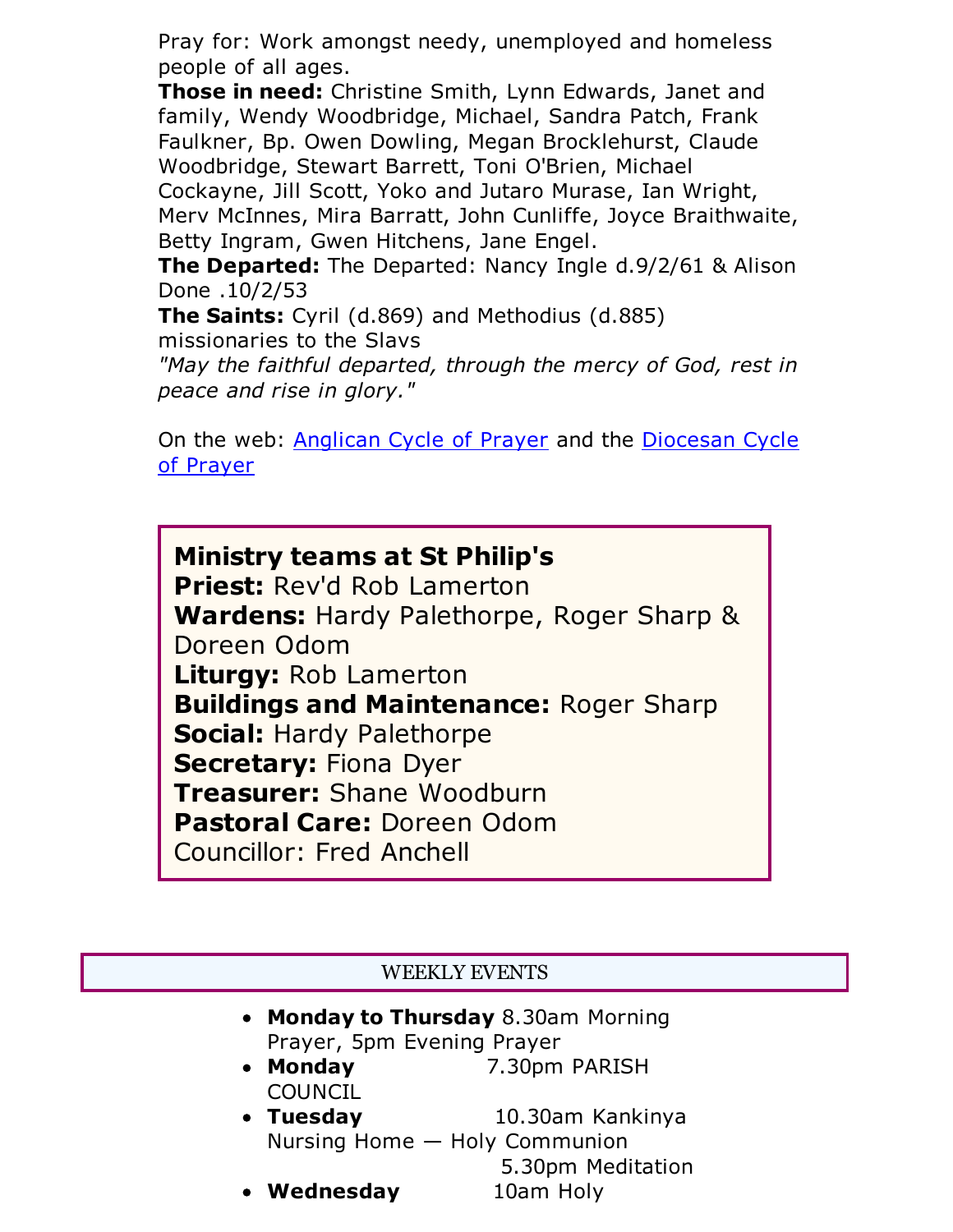Communion

11am Lent Study

- **Friday** RECTOR'S DAY OFF 10am - 1pm **Pandora's OPEN** Barbara Dowley & Erica Langman
- **Saturday** 10am 1pm **Pandora's OPEN** Jeannette McHugh & Jodie Jacobs

# **NEXT SUNDAY**

Readings:

- Genesis 12:1-4a
- $\bullet$  Psalm 121
- $\bullet$  Romans 4:1-17
- Matthew  $17:1-9$

### **Rosters:**

Cleaning: Janine & Stephen Billett Flowers: NO flowers in Lent

### **8am:**

 Sidespersons: Volunteer Reader: Shane Woodburn

## **10am:**

 Sidespeople: Helen Palethorpe, Brian McKinlay & James Kim

Readers: 1st Brian McKinlay, 2nd Richard Adams

 Communion Servers: Grace, Linda Anchell & Doug Bannerman

Morning Tea: Jesse Kim & Margaret Woodbridge

Pandora's income from 1 & 2 February \$232.50 *reserved for future development of the parish and Pandora's*

Rector: Rev. Rob Lamerton. Ph 6161 7334 Fax 6161 7322 e-mail stphil@grapevine.com.au Hon. Priests: Rev Doug Bannerman & Rev Jeannette McHugh Hon. Deacon: Rev Linda Anchell website: http://www.stphilipsoconnor.org.au/ P.O. Box 6022 O'CONNOR A.C.T. 2602 Wardens: Hardy Palethorpe, Doreen Odom and Roger Sharp